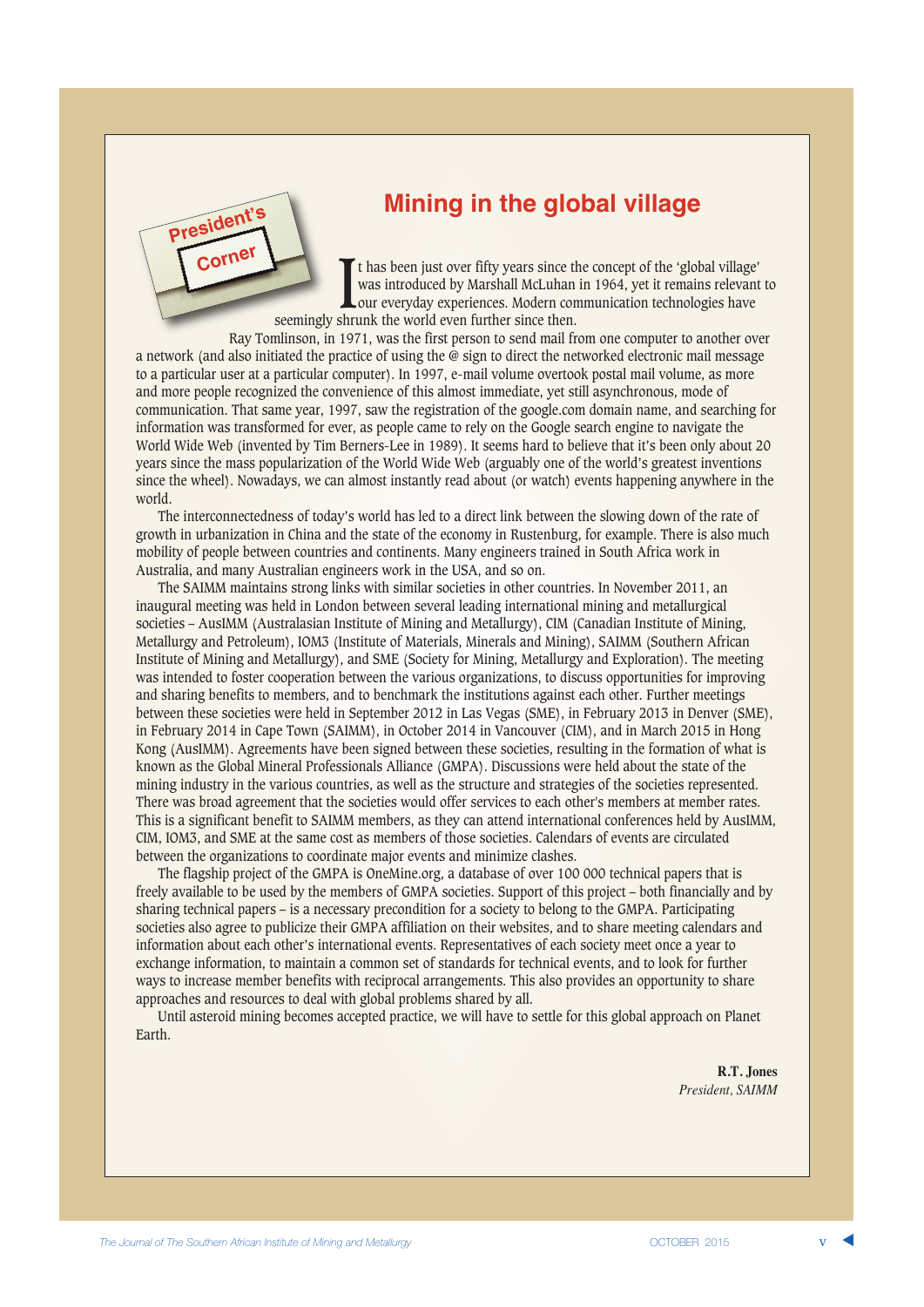

# **A sense of belonging**

Over the past few months, I have travelled to a number of faraway<br>
a South African might be expected to feel alien and alone. However, in<br>
neountered people with whom I have shared values or have found interests in countries where the culture and customs are very different, and where all of those places, I have encountered people with whom I have shared values or have found interests in

common, and, as a result, there has been a sense of belonging and connection. This need to belong is a basic aspect of being human. Is this, perhaps, one of the things we look for when joining a society such as the SAIMM?

Groucho Marx famously said 'I don't want to belong to any club that will accept me as a member'. The SAIMM, on the other hand, tries to be inclusive in its membership, while still maintaining focus on the fact that it is a professional institute. Different categories of membership apply according to the educational qualifications, experience, interests, achievements, and contributions of the individual member. Anyone with a declared interest and involvement in the minerals industry can apply to join as an Associate Member. Students in relevant fields of study are offered free membership. Companies can join too (as company affiliates).

For professionally qualified metallurgical and mining engineers, and those working in related disciplines, recognition by one's peers is very important. The letters MSAIMM (for full Corporate Members) and FSAIMM (for Fellows of the Institute) mean a great deal to people who work in the international minerals industry. These postnominal letters signify professionalism, and show that the person is governed by a formal code of ethics. In order to qualify for MSAIMM, one typically needs to hold a recognized mining or metallurgical tertiary qualification and to have worked in a position of responsibility for at least two years. Members are welcome to apply to become a Fellow after being a member and holding a senior technical or consulting position for at least five years and having made a contribution to the work of the Institute, for example, by submitting papers to conferences or to the *Journal*, or participating in committees, assisting with organizing conferences, or reviewing papers. Honorary Life Fellowship is conferred by the Institute on Fellows who are deemed to have made an extraordinary contribution to the Institute or to the industry.

The current membership of the SAIMM is approximately 4800 (25% Students, 25% Associates, 37% Members, 12% Fellows, and < 1% Honorary Life Fellows).

There are also practical and tangible benefits to membership. It is useful to be kept informed about upcoming conferences, and perhaps even have the SAIMM provide the necessary financial backing and logistical support for members to hold a conference on a topic of particular interest. Many members also highly value the access they get to the OneMine database of over 100 000 technical papers from other societies in the global minerals industry.

The recently introduced membership card and benefits package (including discounts on car hire and cellphone contracts) are intended to assist members too.

The SAIMM likes to be known as a caring organization. For example, it works with the SAIMM Scholarship Trust Fund to support numerous students in financial need. Another recent initiative has involved the postponement or temporary waiving of fees for unemployed members, so allowing them to continue their membership even while going through a time of financial hardship.

Recent sociological studies have indicated that membership of groups in today's world is not only about what a person can get out of belonging, but is also strongly linked to whether people feel a strong affinity to the goals and objectives (the 'brand') of the organization. The SAIMM is known as an organization that values professionalism and is committed to the free and open dissemination of technical information.

The SAIMM has many long-standing loyal members, a number of whom have belonged to the Institute for over 50 years. The membership database shows that we have a number of members older than 90 years. This shows a remarkable sense of belonging. In addition to this, the recent surge of growth in student membership should continue to supply vigorous enthusiasm and energy to the life of the Institute, ensuring its success into the future.

The Institute exists primarily to serve the needs of its members, so I hope that you, our members, will let me know of any other needs that you would like to see being addressed by the SAIMM.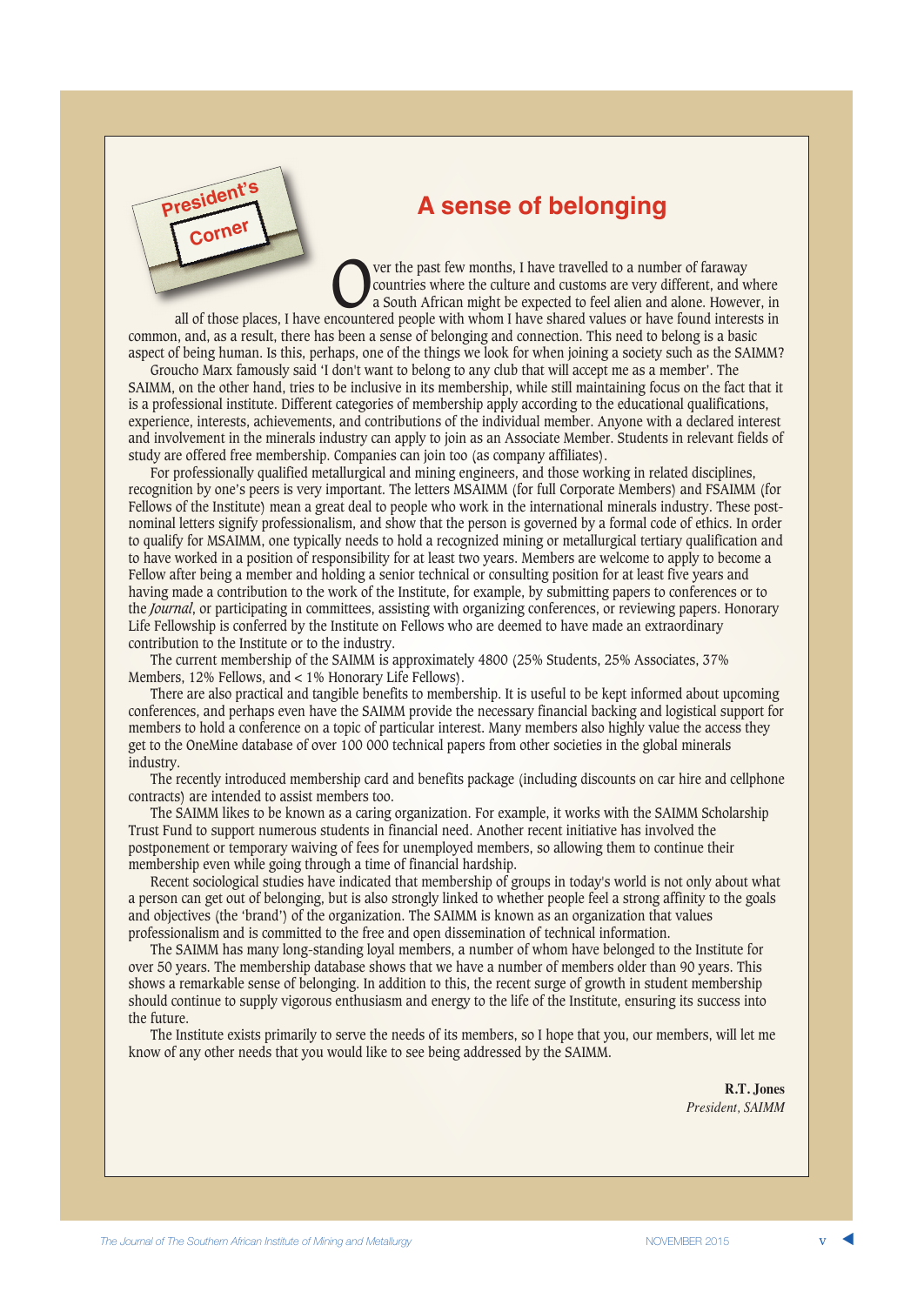# **President Construction A right to knowledge**

Nelson Mandela said that 'Education is the most powerful weapon which you can use to change the world'. Southern<br>Africa suffers greatly from a shortage of well-educated people. However, it is a massive challenge to increas Africa suffers greatly from a shortage of well-educated people. However, it is a massive challenge to increase literacy, let alone to provide education for all people in the region, starting with early childhood education, through primary and secondary schooling, and culminating with university studies. But this is a challenge to which we must rise, as educated people are employable and have the capacity to build a better society, to create employment, and to reduce poverty.

**Corner**

The Universal Declaration of Human Rights (1948) says, in Article 26, 'Everyone has the right to education. Education shall be free, at least in the elementary and fundamental stages. Elementary education shall be compulsory. Technical and professional education shall be made generally available and higher education shall be equally accessible to all on the basis of merit.' Some countries seem to have got this right, with examples of free education (even at university level) seen in countries including Cuba in the developing world (which spends 10 to 11% of its GDP on education), and Norway in the developed world. Annual spending on education around the world exceeds five trillion US dollars, yet there are still around 800 million people who are unable to read or write. There is clearly a pressing need for more professional, dedicated, welltrained teachers, and for society at large to confer a high social status on these important people (as is the case in the Nordic countries).

In South Africa, the Freedom Charter of 1955 declared that 'Education shall be free, compulsory, universal and equal for all children. Higher education and technical training shall be opened to all by means of state allowances and scholarships awarded on the basis of merit.' More recently, Section 29 of the Bill of Rights in the Constitution of South Africa says that 'Everyone has the right to a basic education, including adult basic education; and to further education, which the state, through reasonable measures, must make progressively available and accessible'.

A report commissioned by the Department of Higher Education last year found that South Africa spends only 0.75% of its GDP on tertiary education, which is less than the average in Africa, let alone the world average. Universities say that government funding has not kept up with inflation and the huge increase in student numbers in recent years. Rising fees at universities have made studying unaffordable for many potential students. There is no doubt that many students are effectively excluded from a university education because of poverty.

Students at the University of the Witwatersrand started protesting around 14 October 2015, in response to an announcement by the university that fees would be raised by 10.5% in the New Year. The 'Fees Must Fall' student protests quickly spread to other universities across South Africa. University activities were significantly disrupted and access to campuses was effectively blocked. By 17 October, Wits University agreed to suspend the fee increase, and declined to take disciplinary action against participating students or staff members. Exams were postponed by a week. After a week of nationwide protests, a mass rally of many thousands of protesting students was held outside the Union Buildings in Pretoria. This resulted in the President of South Africa declaring that there will be a zero increase of university fees in 2016. A small group of demonstrators turned violent, setting fire to a portable toilet, and breaking down fences. The police responded with tear gas, stun grenades, and rubber bullets. The students themselves called for discipline, stressing that it was a peaceful protest.

There seems to be a general consensus view that the protesting students managed to achieve a great deal in a relatively short space of time. Overall, the protests were disruptive but relatively peaceful (with a few exceptions). Many commentators hold the view that these protests are historically significant for our country. Of course, it remains to be seen whether the zero increase in fees is altogether a good thing -- presumably good for students' finances, but not necessarily so for providing the funds needed for quality education (unless the funds can be made up from somewhere else). The universities have argued that they need a greater income to keep up their standards.

The SAIMM's Young Professionals Council responded promptly to the protests by presenting a very constructive option (by means of contributions to the SAIMM Scholarship Trust Fund) for people to contribute towards solving some of the very real problems faced by many students in South Africa. This fund makes a big difference to the lives of many students, and enables them to stay at university when they would otherwise have to drop out because of insufficient money for books or even food. This is a very good example of the way in which the SAIMM shows that it cares.

There is a further dimension to the story of the mining and metallurgy students of 2015. Perhaps half of the students who have recently graduated will not find employment in the year ahead. The universities have done a great job in response to the call to double the number of graduates in the past few years. However, in the current downturn, there are very few jobs available. This is a tragedy for the individual student who might have come from a rural village where the community has raised funds for him or her to get an education, with the expectation of a well-paying job, and the student has to return home dejected and empty-handed. Has a proper survey been carried out to determine how many engineers the mining industry actually needs in good times and in bad times?

As we approach the end of 2015, the mining industry is feeling rather battered and bruised after an exceptionally tough year. Many observers have indicated that 2016 is likely to be tough too, but we know that the commodity business is a cyclical one and the world we live in requires a variety of metals in order to function, so there is some optimism for the medium term. Best wishes to all for a good rest during the coming holiday season.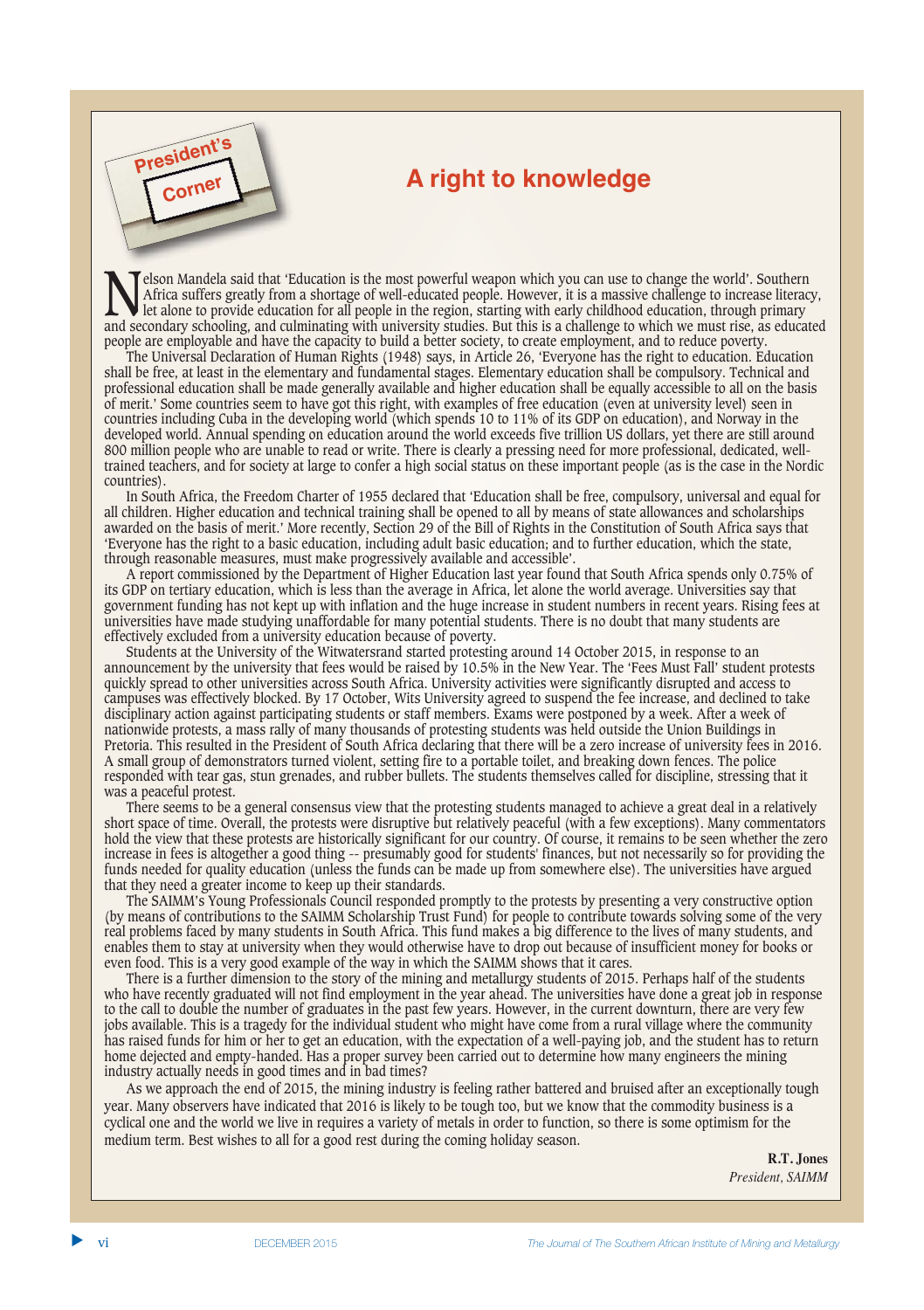# **President Contract Contract Contract President Contract Contract Contract Contract Contract Contract Contract Contract Contract Contract Contract Contract Contract Contract Contract Contract Contract Contract Contract Con**



**Corner**

One block west along Main Street is an impressive display of a mine headgear, 23 m high, originally built in 1950 for Rustenburg Platinum Mines. Over the road from that is a mineworker's monument, sculpted by Andile Msongelwa, that was recently erected to recognize the role played by mineworkers in developing the economy of South Africa. Further along the attractive walkway of Main Street, from the mining-house headquarters in the west to Gandhi Square in the east, are other mining-related displays that include cocopans and a replica of the golden rhino from Mapungubwe. A walk around this area leaves one feeling that the mining history of Johannesburg, and indeed the wider region, has been well acknowledged.

There are numerous other places where some local mining history can be explored. Gold Reef City presents a display of mining history that is popular with tourists, including a descent of a 226 m shaft (to Level 5 of Shaft 14 of Crown Mines), and a gold pour. The Sci-Bono Discovery Centre has an interactive mining display aimed primarily at schoolchildren. Fred and Harry Struben's Confidence Reef Mine (a declared Provincial Heritage Site) in the Kloofendal Nature Reserve periodically has guided tours that can be arranged to see the site of an early discovery of the gold-bearing conglomerates of the Witwatersrand in September 1884. The Blaauwbank gold mine near Magaliesburg provides an opportunity to explore the narrow workings inside an early shallow gold mine.

The discovery of the world's most prolific gold mining area certainly transformed the place that became Johannesburg. The discovery of the main reef of gold in 1886 set off one of the largest gold rushes in history, and within ten years Johannesburg was the largest city in South Africa. The Witwatersrand Basin represents the richest goldfield ever discovered. It has been claimed that 40% of all of the gold ever mined has come out of the Basin. About 50 million kilograms of gold has been extracted from the Wits Basin to date. In 1970, South Africa's output accounted for nearly 80% of the world's gold production; forty years later, South Africa's share of world gold production had dropped to less than 8%.

Have we done enough to recognize the site of the discovery of the main gold reef? George Harrison, a bricklayer and prospector, is credited with the discovery, on the farm Langlaagte where he was employed to help build a small house. George Harrison Park, the site of his mining claim, is a very important part of our mining heritage, but is unfortunately in a sad state of disrepair. The site became a National Monument in 1944, and in terms of current heritage legislation is now considered a Provincial Heritage Site. Illegal miners and vagrants inhabit the original mine shaft, and are apparently working the remaining reef in the nearby Central Rand Gold open pit. The historic Langlaagte stamp mill had to be removed from the site when vagrants started using it for firewood. The site custodian, Johannesburg City Parks, seems to be unable to take action to rectify the filthy and unsafe condition of this historic site. In 2010, there were plans to restore and develop the park with designated pathways surrounded by lush grass and trees, a small play area for children, a mining headgear and viewing deck, and a museum showcasing the area's historical value. The viewing deck was erected, but since then, a commemorative plaque has been removed, there has been fire damage to the memorial panel, and metal railings within the old workings have been stolen, making the area somewhat dangerous. Surely we should be doing more to commemorate the official discovery of the gold-rich Main Reef pebble conglomerate.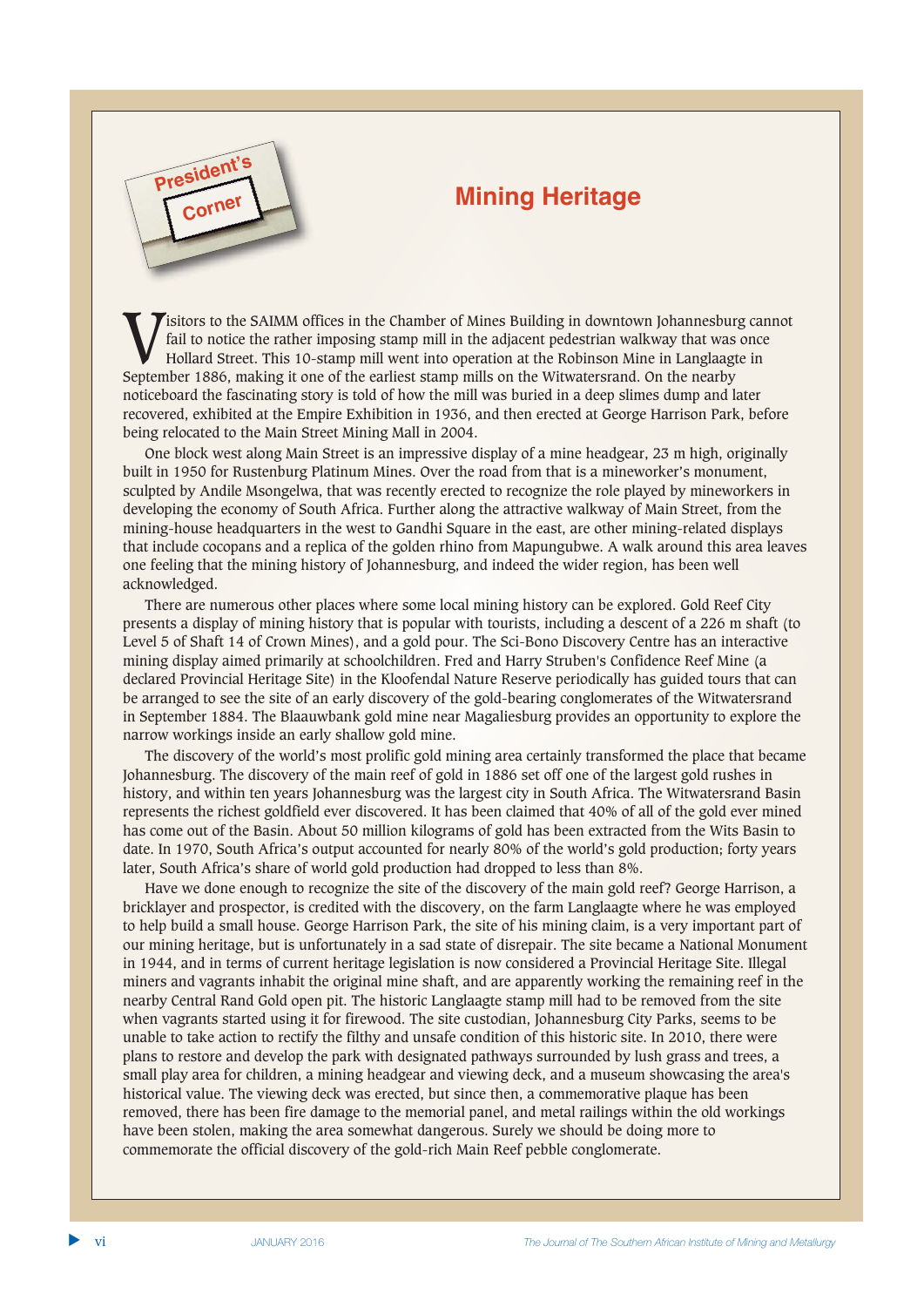## **Mining Heritage** *(continued)*

Other areas reported to be under threat include the central avenue of Crown Mines Village (which has been invaded by squatters) with its fine corrugated iron buildings and beautiful plane trees. Last year saw the illegal demolition of the old ERPM Recreation Hall off Cason Road, near Main Reef Road in Boksburg. Until then, the Recreation Hall Annex was one of the few surviving industrial structures designed by Sir Herbert Baker. Further afield, Pilgrim's Rest is also struggling, as the provincial government has failed to maintain the buildings of the town appropriately (as required by various pieces of legislation), and the central reduction works are in urgent need of restoration.

A more controversial part of our mining heritage has been the array of mine dumps that formed a very visible outline of the mining areas along the reef. To nearby residents they were a nuisance, a source of much dust, and a health hazard. To others, they had a romantic appeal and charm – manmade golden mountains with a beauty of their own. One of the most prominent landmarks in Johannesburg was the Top Star drive-in cinema on the top of a mine dump, with a spectacular view of the city skyline. This disappeared a few years ago.

The extravagant homes of some of the early mining magnates (Randlords) on Parktown Ridge have been well preserved thanks to the stalwart efforts of bodies such as the Johannesburg Heritage Foundation. These are well worth visiting on days when special tours are arranged.

Many of the mining magnates (including Cecil John Rhodes) spent a great deal of time at the Rand Club, the most prestigious of the early gentlemen's clubs of Johannesburg. The Rand Club was founded in 1887, the year after the gold rush city came into being. In 1905, the third version of the Rand Club building was completed on the site bounded by Fox, Commissioner, and Loveday Streets. This building has been the site of many historical developments, including the 1895 Reform Committee and the plotting of the Jameson Raid, being a target in the 1913 Miners' Strike, and the tumultuous events of 1922. The building contains many historical artefacts, photographs, paintings, and sculptures (prominently featuring the rather diverse group of Rhodes, Paul Kruger, Queen Elizabeth II, and Nelson Mandela), as well as a well-equipped library. However, the Rand Club has a somewhat uncertain future, as it is not as well frequented today as it was a few decades ago, and it suspended its operations on 30 September 2015, after 128 years. Perhaps it will start up again with the support of a hotel group, or perhaps it could become a museum of mining-related history that provides a venue for special events.

Historical conservation preserves memories and reminds us of the accomplishments of the past – the successes and the failures. What can individuals do to preserve our heritage? One simple practical contribution could be to document what is known today. Wikipedia celebrated its 15th anniversary this month (15 January 2016) and provides a wonderful information resource. There is currently a project underway that intends to document heritage sites in Johannesburg and provide quick response (QR) codes outside buildings that can be scanned with smartphones to automatically link to websites with information (in a variety of languages) about the place being visited. If we all contributed information about people and places that we know about, I am sure the world would be at least a slightly better place.

> **R.T. Jones** *President, SAIMM*

.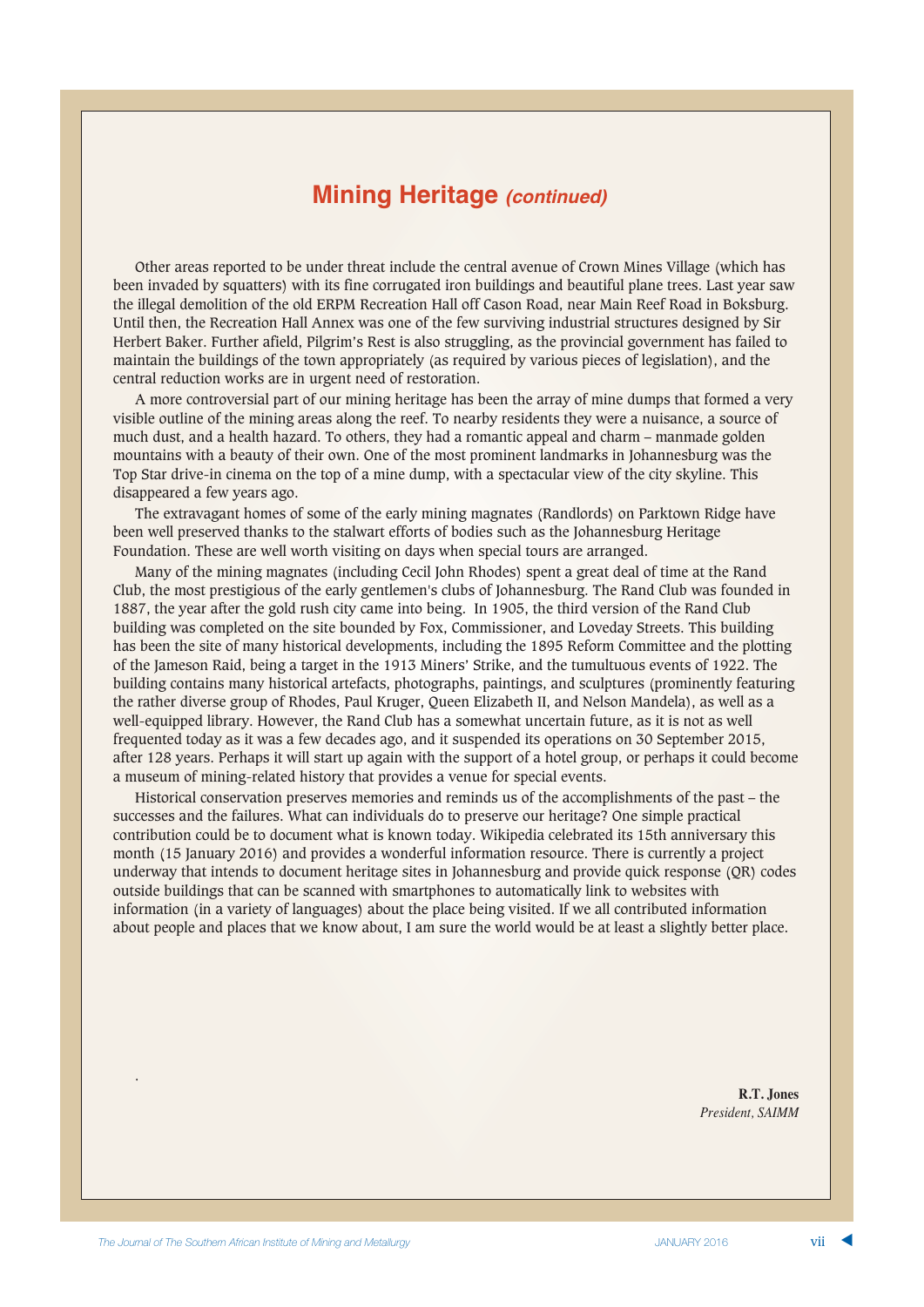

# **Cooperative human social behaviour**

It is fascinating to watch the social behaviour of large groups of creatures in the animal kingdom. The patterns made by flocks of birds flying in formation across a sunset sky, and by schools of silvery fish executing swi t is fascinating to watch the social behaviour of large groups of creatures in the animal kingdom. The patterns made by flocks of birds flying in formation across a sunset sky, and by schools of silvery fish executing swift manoeuvres underwater, are spectacular to see. Some of this social behaviour has annually in the USA. For example, the almond orchards of California (where a million acres of land are devoted to the production of 1.8 million metric tons of almonds – about 60% of world production) are entirely reliant on the pollination services of 1.4 million beehives that are brought in specially each year, as this monoculture cannot provide sufficient pollen and nectar to sustain bees year-round. It is interesting that the revenue from migratory pollination surpassed that from honey around 2007. The bee-keeping industry goes largely unseen until we experience the occasional bee-sting.

Bees have been a favourite metaphor for human society at least since the Roman poet Virgil more than 2000 years ago. In South Africa, Eugene Marais was an early pioneer of the study of animal behaviour, ethology, carrying out research on termites and baboons in the Waterberg mountains. His book '*The Soul of the White Ant'* (published in English in 1937, based on articles originally published in Afrikaans in *Die Burger and Die Huisgenoot* in the 1920s) beautifully described his observations of termite behaviour and showed the remarkable way in which the behaviour of individuals fulfilling a particular role contributes to the overall functioning and survival of the collective termitary. Marais considered the colony as a single complex organism. His ethological studies of the social structure of a troop of chacma baboons were also very insightful.

Humans are also social creatures. Their patterns of interaction are even richer, with the added advantage of language to provide more intricate forms of communication. Although there is much individualism in human behaviour, there is also a significant element of cooperative conduct that contributes to the greater functioning of society as a whole. I would like to focus on the type of behaviour where individuals contribute to the good of others, or society as a whole, even when this comes at a cost to themselves. In today's transactional world, where seemingly everything has a price, what motivates people to contribute their time and energy for no monetary reward? Is voluntary service still alive today?

This altruistic behaviour is explained in many ways. The Biblical injunction 'it is more blessed to give than to receive' is believed by many. Others maintain that there is no such thing as pure altruism, and that people meet various needs of their own by giving to others. This too has some validity. It is indeed rewarding to feel that you have done a job well, or to be thanked for a contribution you have made. It is good and healthy to feel appreciated, although it is possible to take this too far to the extent of a pathological need to feel magnanimous, or to the point of satisfying a need to be needed. It is also possible for those who excessively love structure and rules to desire positional power. However, I see the principal reason for volunteering is that it makes the world a nicer place to live in. It is really enjoyable to participate in activities where you feel you are doing something you are good at, or that you are contributing to something worthwhile.

Service clubs, such as Rotary, Round Table, or Lions exist as voluntary non-profit organizations to provide networking and social events for members, but also primarily to provide charitable services to orphanages, animal shelters, and many other needy and deserving causes, including working towards the eradication of polio. The oldest of these organisations, the Rotary Club of Chicago, was formed in 1905 by an attorney called Paul Harris. He wanted to create a professional club with the friendly feeling of the small towns of his youth. The Rotary name came from the early practice of meetings rotating between members' offices. Rotary now has 1.2 million members around the world, and has the motto 'Service above self'.

Another great example of a more recent volunteer-run (in two senses of the term) movement is the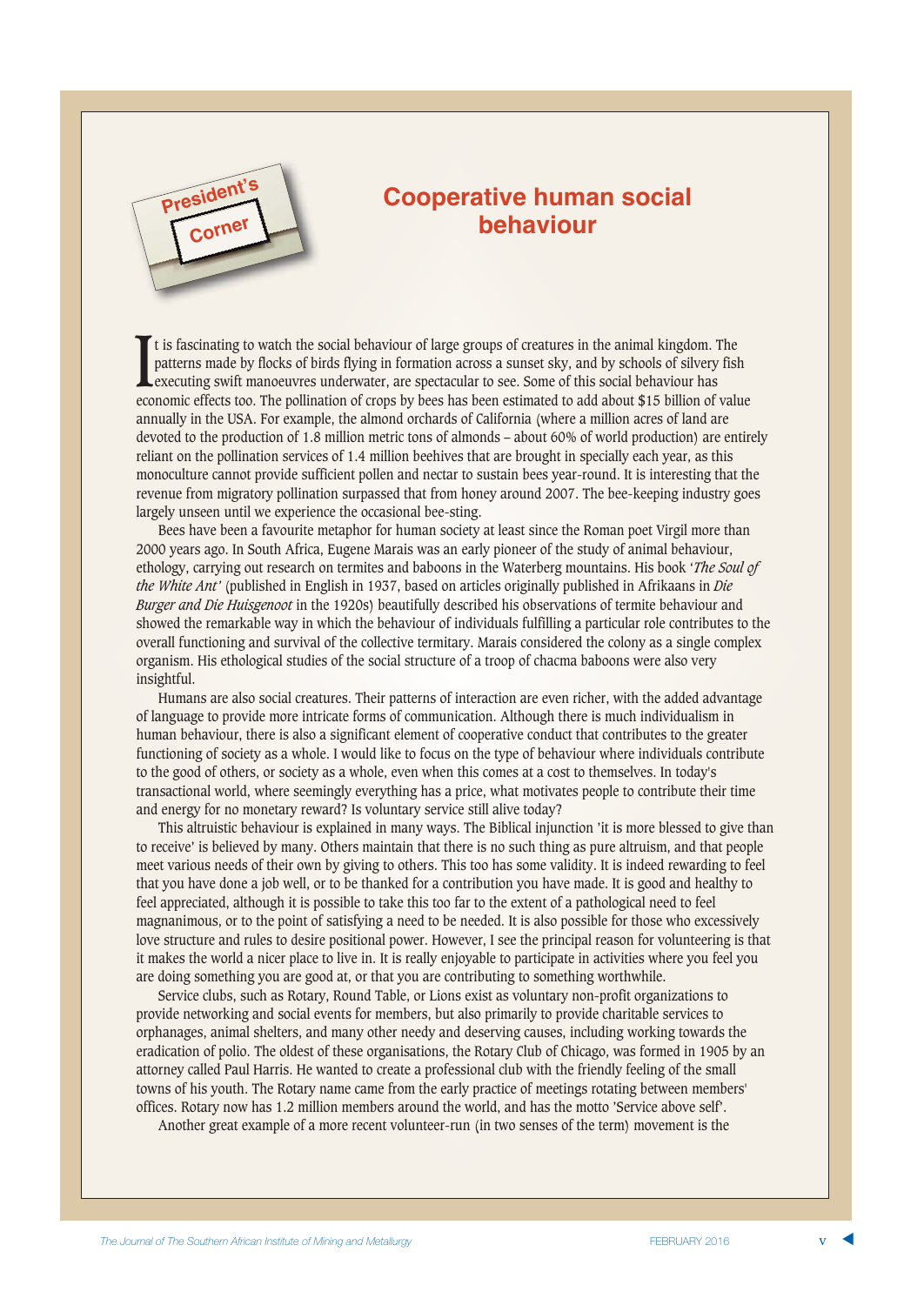### **Cooperative human social behaviour** *(continued)*

parkrun phenomenon. A group of friends started running together on Saturday mornings in Bushy Park in London. South African-born Paul Sinton-Hewitt (who used to second Bruce Fordyce in the Comrades Marathon) set up a computerized record-keeping system for free 5 km runs like these, and founded what has now become the internationally successful parkrun system (already active in twelve countries). Bruce Fordyce started parkrun in South Africa in November 2011, with 26 people running at Delta Park in Johannesburg. Just over four years later, there are now over 70 parkrun venues and more than 300 000 registered participants around the country. Each of these runs is manned by a group of volunteers who take it in turns to set up the course, time the runners, and make the results available online. There are numerous stories of how this has changed people's lives for the better – inspiring them to become much healthier and spend time in the outdoors with family and friends.

The development of open-source software is another good example of cooperative human social behaviour. Some of the world's most important computer programs (for example, the Linux operating system, the Apache web server, and various web browsers and e-mail systems) are developed by teams of people who offer their time and expertise without any expectation of financial reward. In return, they expect others to contribute freely too.

The lifeblood of a society such as the SAIMM is made up of a vast number of volunteers. Many of these people go above and beyond the call of duty in the service of the community to which we belong. Of course, there are challenges in managing and coordinating the efforts of people who are not paid for their work and not subject to the usual disciplines of an employer-employee relationship, but the SAIMM system could not function without the contributions of numerous volunteers. Council members meet every two months and regularly offer their wisdom and direction to the affairs of the Institute. The majority of the SAIMM's work is carried out by members of committees who put together the publications and events that provide the principal reason for the SAIMM's existence. Whether your interest is in mining, metallurgy, or economics, there is a place for you to get together with other like-minded individuals and put together a conference on a subject that interests you. There is a great deal of effort that goes into writing and reviewing papers and giving presentations that communicate ideas to the rest of the community, but the rewards are many. In addition to the networking, peer recognition, and business opportunities, there is much intellectual stimulation to be had, as well as opportunities for personal growth and development. There is also the camaraderie and friendship that comes from being a part of a community. I would like to encourage you to get involved and volunteer some of your skills and time – it really is worth it. To the active volunteers out there – your contributions are greatly appreciated!

It has been said that 'Volunteers are not paid – not because they are worthless, but because they are priceless'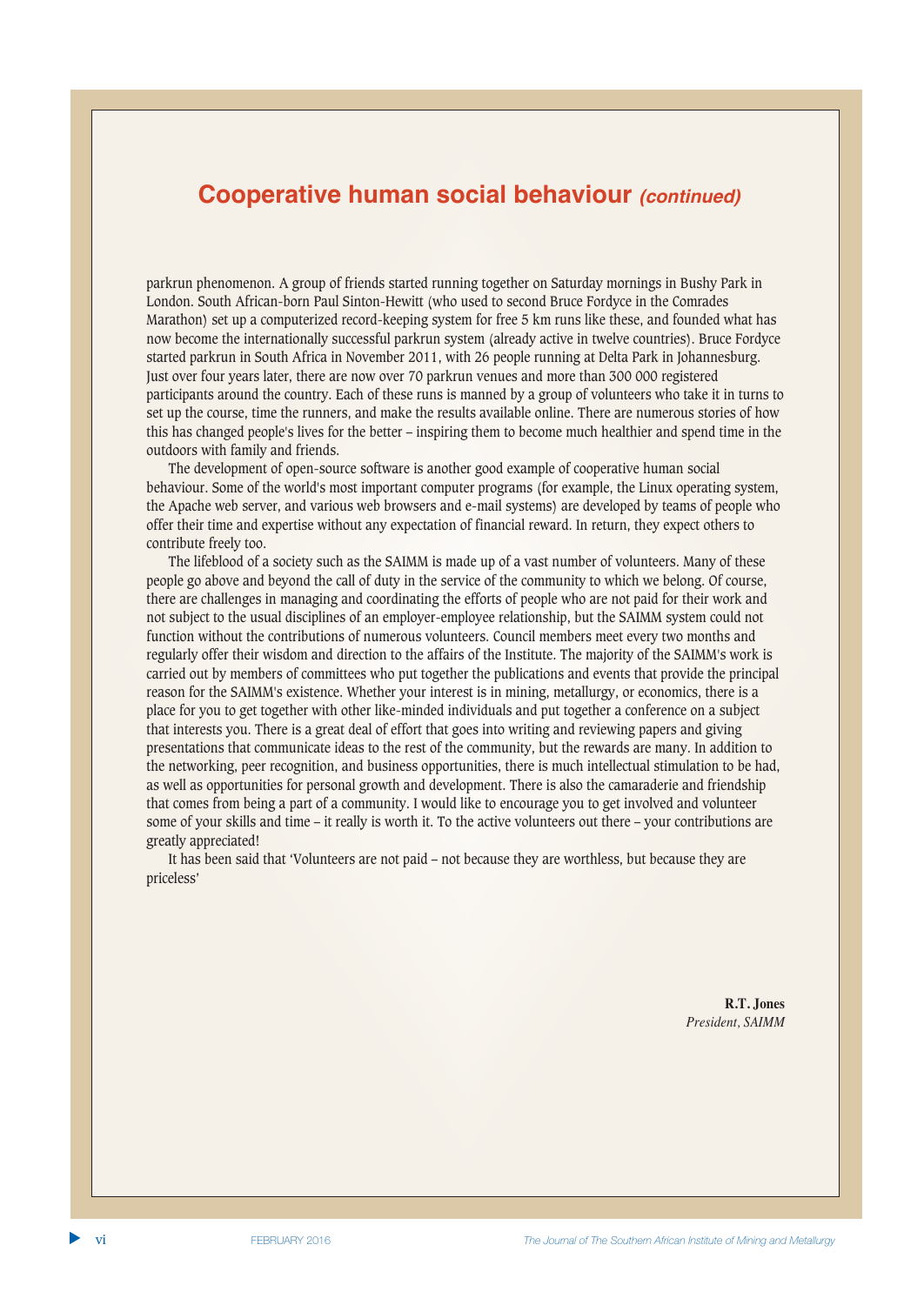# **Sustainability**

When I travel on aeroplanes, I love to look out of the window, either at the popcorn-shaped<br>cumulus clouds or the striated repeating ripple-patterned undulatus clouds, or the wispy<br>feathery cirrus clouds. While enjoying th cumulus clouds or the striated repeating ripple-patterned undulatus clouds, or the wispy phenomena (and their governing mathematical equations) that are behind these structures. From the vantage point of 10 km up in the sky, the miniature-looking features on the ground can also be enjoyed. There are hills and valleys, snow-topped peaks, wide open deserts, forests and fields, rivers and lakes. I find that I can easily flip between seeing the world as fragile or as resilient, for both are true.

Apart from continents drifting slowly apart, and the occasional impact of an asteroid, or volcanic explosion, the earth has been relatively stable for a very long time, perhaps as long as 4.5 billion years, and scientific estimates say that we have another 6 billion years to go until the expanding sun eventually burns out our planet.

Yet, we are so reliant on our planet being positioned where it is relative to the sun, so that we receive sufficient radiant energy to keep our world in the very narrow band of temperature and pressure that supports life. The unique properties of water  $(H<sub>2</sub>O)$  allow life to exist on planet Earth, and we need fresh water on a daily basis in order to survive. When seen from afar, the atmosphere that provides the air we breathe seems like a very thin skin surrounding our world. The planet Venus is often seen as having some similarities to Earth – a solid surface, almost the same diameter, a similar mass, similar rock composition, and a comparable distance from the sun; but instead of our life-supporting mixture of oxygen and nitrogen in just the right amounts, the atmosphere of Venus is dominated by carbon dioxide and is completely covered by clouds of sulphuric acid. The temperature and pressure of the Venusian atmosphere are much too high to support human life.

My university final-year design project involved the production of a chloro-fluorocarbon (CFC) refrigerant that was seen at the time as a safe, harmless substance. Only a few years later, it was seen as responsible for the destruction of part of the ozone layer that protects our world. Bill Bryson, in his book *A Short History of Nearly Everything*, tells the story of a hapless Ohio inventor called Thomas Midgely, Junior, who set out to create a gas that was stable, non-flammable, non-corrosive, and safe to breathe. The CFCs he invented went into rapid production in the 1930s and were used in numerous applications, from air-conditioners to deodorant sprays. It took half a century before it was noticed that these longlived CFCs were destroying ozone at a prodigious rate, and they were subsequently banned. This same inventor had also earlier in the 1920s invented tetraethyl lead, an inexpensive compound that was effective at stopping engines from knocking. Unfortunately, the widespread use of lead (a known neurotoxin) as a gasoline additive led to the death of numerous workers and to damaging the health of countless other people, despite the denials of harmfulness from the producers. One of Midgely's other inventions led directly to his own death in 1944, when he was strangled in the cord of a device he had created for turning him and lifting him in bed (as he was crippled by polio).

One of the controversies of our present age revolves around the extent to which mankind is causing climate change, and what can be done about it. The rapid increase in human population with the onset of industrialization led to the consumption of vast quantities of fossil fuels, with the result that the atmosphere now contains around 400 parts per million of carbon dioxide, whereas the pre-industrial atmosphere contained only about 280 parts per million. Much evidence has been presented to show that this has led to a progressive warming of the surface of the planet through the greenhouse effect.

**President** 

**Corner**

▲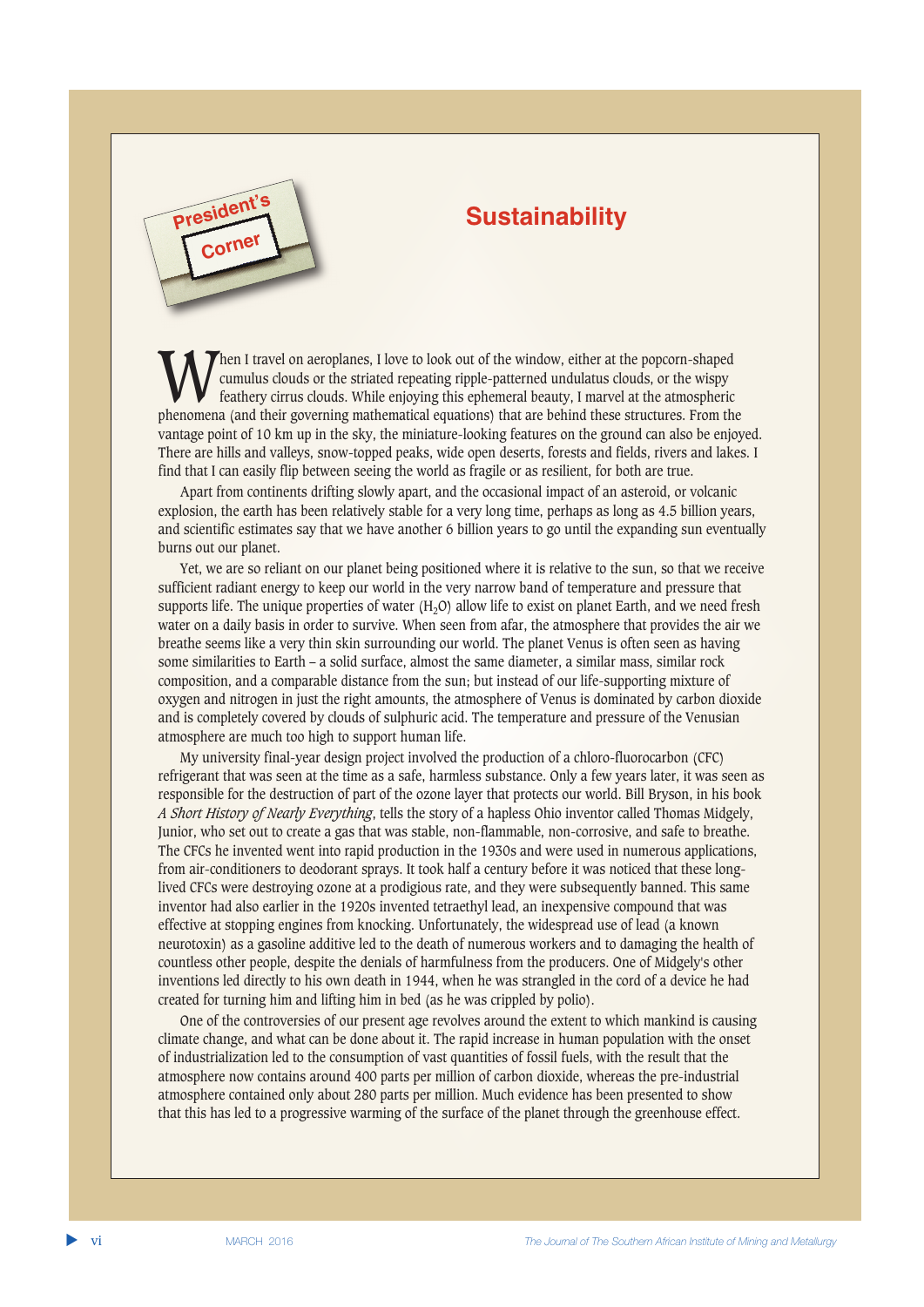### **Sustainability** *(continued)*

The current rate of change in the mean temperature of the Earth is at levels that are unprecedented in the past 100 000 years, and it is this rate that distinguishes today's climate change from past fluctuations. The climate is also becoming more variable, with more extreme conditions becoming more frequent than in the past. Will human beings, and the intricately connected food chain and environment, be able to adapt to these changes fast enough?

Jared Diamond wrote a book in 2005 entitled *Collapse*, and subtitled *How Societies Choose to Fail or Survive*. *Collapse* presents an attempt to understand why so many past societies collapsed, leaving behind only ruined or abandoned temples, pyramids, and monuments. Diamond examines why ancient onceproductive societies, including the Maya, the Anasazi of the desert areas of the American Southwest, the Easter Islanders, and the Viking colonies of Greenland, as well as modern ones such as Rwanda, have fallen apart. Diamond identifies five factors that contribute to collapse: climate change, hostile neighbours, collapse of essential trading partners, environmental problems, and failure to adapt to environmental issues because of various political, economic, and social factors. Deforestation was a major factor in the decline of Easter Island's Polynesian society, famous for erecting giant stone statues. Because trees take so long to re-grow, deforestation has more severe consequences than crop failure, and can trigger disastrous erosion, leading to the wind blowing off the island's thin topsoil, resulting in starvation. It's hard to imagine what the person who cut down the island's last tree was thinking. Environmental factors are not the only ones at play: policy also matters, as can be seen in the two countries sharing the Caribbean island of Hispaniola – Haiti is a failure relative to the Dominican Republic. Diamond also argues that humanity collectively faces similar challenges to those outlined for individual societies, and rightly warns of alarming trends in biodiversity, soil loss, freshwater limits (China is depleting its aquifers at a breakneck rate), and over-fishing (much of the developing world relies on the oceans for protein).

I have yet to meet someone who, when genuinely challenged, would seriously suggest that we should stop all industrial activity such as the mining of metals. For example, there is no doubt in my mind that the use of stainless steel in kitchens and hospitals has brought about a better standard of health and life for mankind in general. Perhaps the challenge for us in the mining industry is to use the resources of our planet responsibly, mining the minerals we need, but refraining from the profligate and greedy exploitation that has sometimes taken place. We should be mindful of the impact that mining has on the environment and society, and should take care to clean up after ourselves as best as possible, building in responsible mine closure and rehabilitation to our plans. We should admit that there are places in the world where mining should not take place, even if the pure profit motive would dictate otherwise. The conservation of our natural environment, scenery, and wildlife is something we owe to our children and grandchildren.

This resilient but fragile planet is the only home we have, so let's look after it well.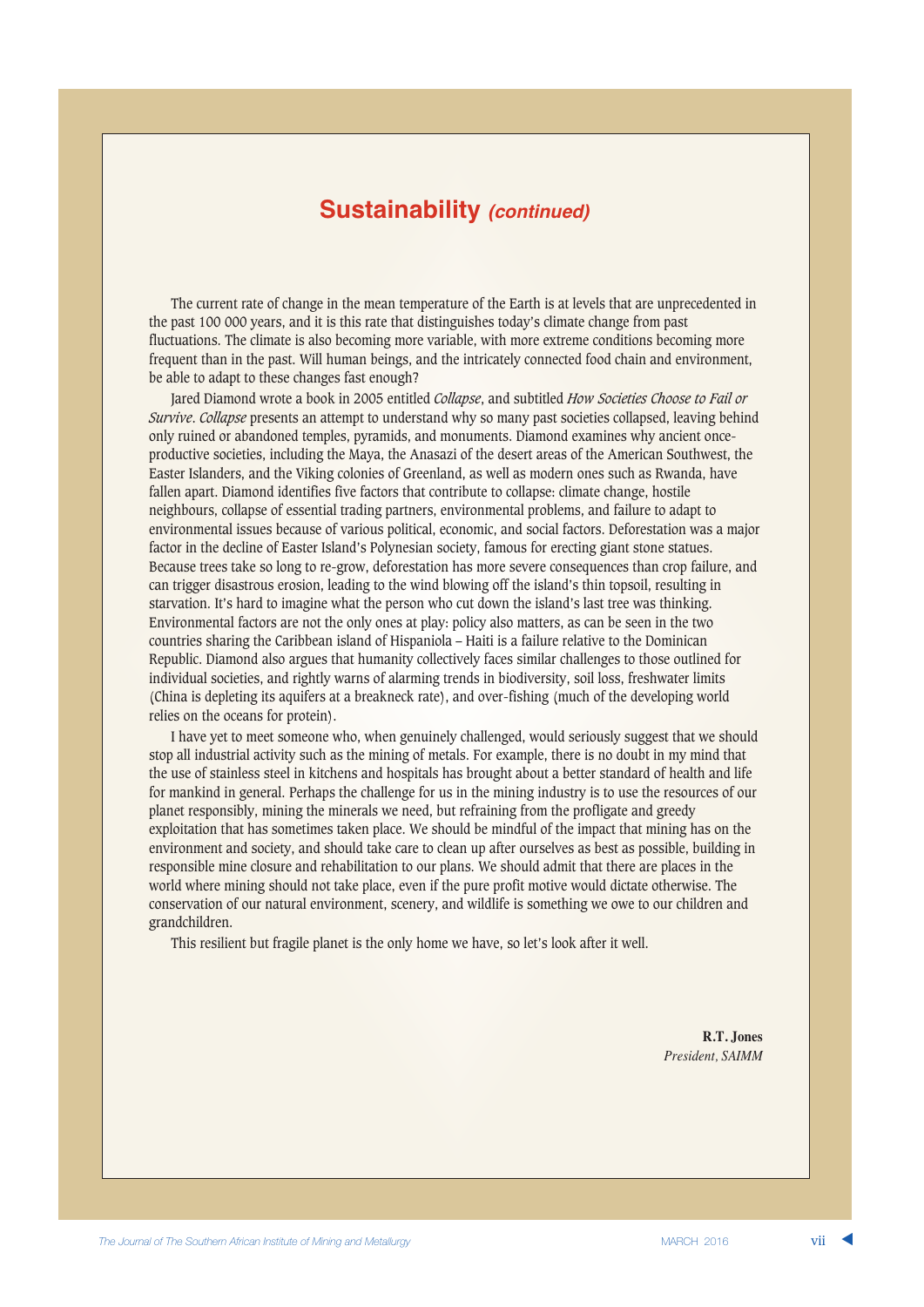# **Ethics President's**

*'Never let your sense of morals get in the way of doing what's right' – Isaac Asimov*

The of the characteristic features of a professional society is that its members are governed by a code of professional ethics. The term 'ethics' is derived from the Greek word *ethos*, meaning 'character'. Ethic morals bo professional ethics. The term 'ethics' is derived from the Greek word *ethos*, meaning 'character'. Ethics and morals both relate to 'right' and 'wrong' conduct. 'Morals' often refers to an individual's own principles or habits that provide a personal compass regarding right and wrong conduct. 'Ethics' refers to the rules of conduct that are provided by an external source within a particular context, and can be considered a social system or a framework for acceptable behaviour.

An often-quoted example in the field of law illustrates how professional ethics might apparently conflict with personal morals. A lawyer's morals may tell him/her that murder is reprehensible and that murderers should be punished, but professional ethics require a lawyer to defend a client to the best of his/her abilities, even if the client is guilty. There are good reasons for this ethical requirement, as it helps to build a fair society. Ethics is intended to be practical, and is conceived as shared principles promoting fairness in social and business interactions. However, ethical decisions should recognize the context within which they are set, and must recognize that duties can be ranked in a hierarchy (for example, to stop at an accident to render assistance takes precedence over the promise of meeting for lunch).

'*The word "good" has many meanings. For example, if a man were to shoot his grandmother at a range of five hundred yards, I should call him a good shot, but not necessarily a good man.' – G.K. Chesterton*

'*Right is right, and wrong is wrong, and a body ain't got no business doing wrong when he ain't ignorant and knows better.' – Mark Twain, The Adventures of Huckleberry Finn*

In South African society in 2016, we are acutely aware of the prevalence of dishonesty and corrupt business dealings around us. The need for integrity in business and politics has never been greater. I would like to live in a world where we all work towards the welfare, safety, and health of all people, and care for our environment.

'E*ducating the mind without educating the heart is no education at all.' – Aristotle*

#### '*Ethics are more important than laws.' – Wynton Marsalis*

**Corner**

When people sign up for membership of a professional society such as the SAIMM, it is expected that they will always conduct themselves in a professional manner, and act with integrity and sincerity in all of their work. The SAIMM's Code of Professional Conduct appears as By-law H in the 'Constitution and By-Laws' document in the 'About SAIMM' section of our website, and is worth reading as a reminder about our professional obligations.

In essence, the code of professional conduct requires Members to eschew fraudulent or dishonest practices, not to conceal unethical acts, and to avoid working with others who behave unprofessionally. A professional should work to the highest possible standards, stay up-to-date with their field, and should undertake only work that he or she is trained for. Conflicts of interest should be avoided, and financial dealings should be open and fair, with no bribery. Honesty and confidentiality are expected. Professional behaviour involves no misrepresentation in advertising or unfair criticism of the work of others.

Any transgressions of this code are dealt with in terms of our 'Complaints and Disciplinary Procedure' (also on the website) by the Complaints Committee, which gathers facts, and screens complaints to ensure that they are neither frivolous nor malicious, before assessment by the Ethics Committee. The assessment is handled in a firm, fair, and confidential way, and can result in a warning, a reprimand, a requirement for further training, or even suspension, expulsion, or referral to statutory bodies.

'*Live so that when your children think of fairness and integrity, they think of you.' – H. Jackson Brown, Jr*.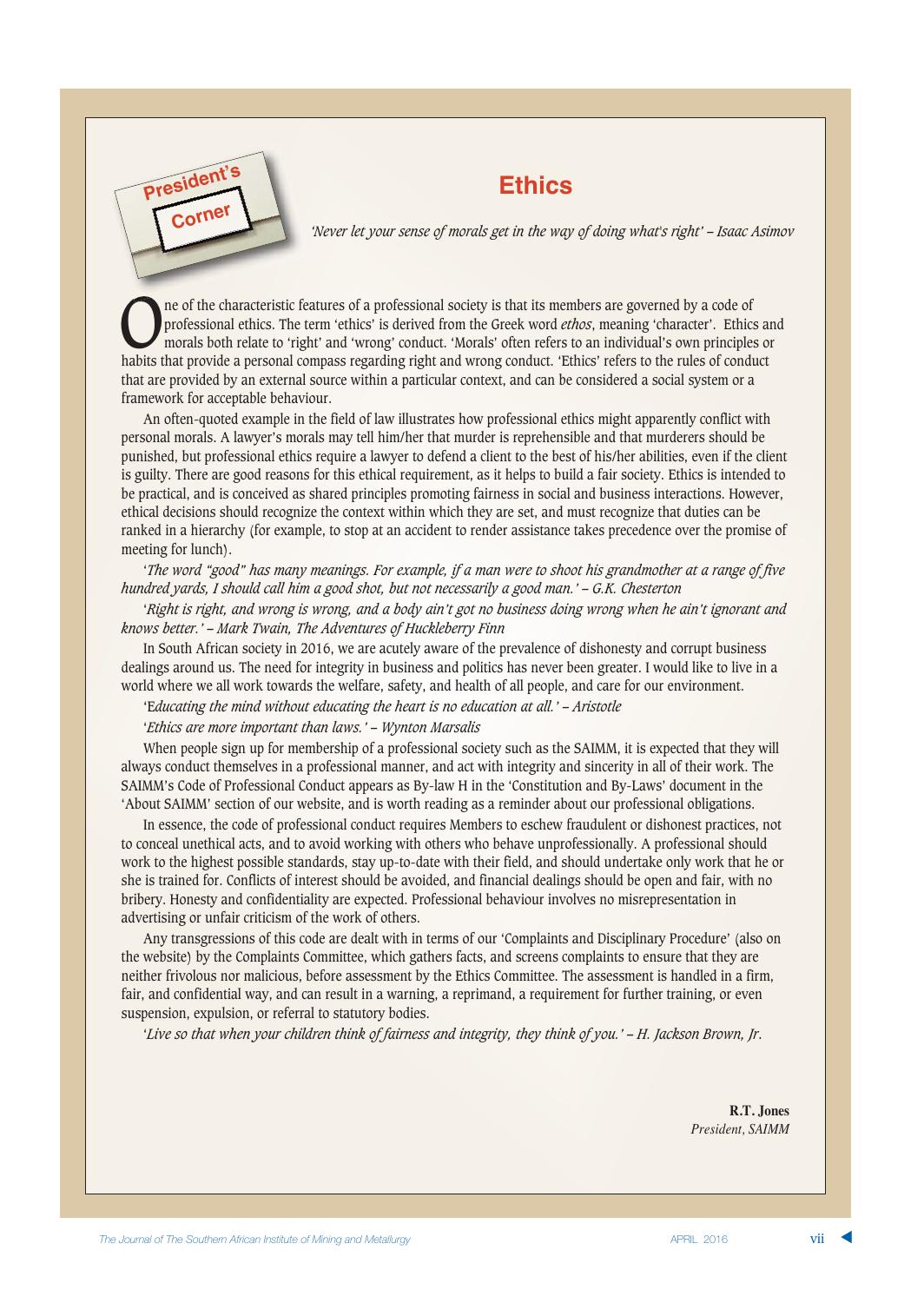# **Electronic Communication**

Using September 2009, a delightful experiment was conducted to demonstrate how slow South Africa's data<br>between Howick and Hillcrest, Durban in just over two hours, whereas Telkom's ADSL service was able to<br>complete only 4 transfer services were. A carrier pigeon called Winston was able to transfer 4 GB of data across the 80 km complete only 4% of the transfer in that time. Since then, fibre-optic connections to the internet have improved the situation considerably, at least in some wealthier areas of the country. The bigger limitation is now on the human end, not just the technical capacity.

I remember, as a child in the 1960s and 1970s, that my father wrote letters at least once a week to his mother in England. On Sundays, around lunchtime, we would drive to the mail sorting office and deliver the latest air-mail letter for despatch on the Sunday evening overseas flight to London. A reply would arrive a few days later; this turnaround time allowing for quite a reasonable conversation to take place.

When I started work, in the mid 1980s, most formal communication took place by hand-written or typed letters, delivered to office in-boxes by messengers, and a response time of a few weeks was expected. People with desk-bound jobs could also be reached by fixed-line telephones for more immediate interaction. Telex machines were still used, albeit only occasionally, but soon thereafter faded away. My first business cards contained a telex address, before the widespread advent of more modern technologies. Fax machines opened up the possibility of faster international communication, but it took a while for this to become widespread, as fax technology was often treated as a centralized resource that was tightly controlled. In our case, a manager had to sign off all faxes before they were sent.

Yet, even with paper-based communication conducted at a fairly sedate pace, it was possible to fall behind in one's work. I had a colleague whose in-tray became stacked perilously high. One day, he simply moved the entire contents of his in-tray to his out-tray (which must have overwhelmed the poor messenger). The remarkable thing was that most of it never came back to him.

E-mail became mainstream in the 1990s (although it was first used in a very limited form in 1971) and this introduced some wonderful efficiencies to communication. It became possible to write to someone on the other side of the world and to send documents or photographs (with no loss in quality), and to get a reply by the next day. Unsurprisingly, by 1997, e-mail volume overtook that of postal mail ('snail mail'). E-mail remains the most important form of business communication to this day. I enjoy this asynchronous mode of communication that allows one to write at a time convenient to you, and for the recipient to be able to respond at a time convenient to them. E-mail has become almost universal, with 2.6 billion people being reachable via e-mail. Recent estimates indicate that over 200 billion email messages are sent and received daily. No wonder that most of us experience this as a flood of messages.

But there is a downside to the convenience of e-mail. Because it is so easy to use, e-mail has proliferated to the extent that it has become almost unmanageable for many people. Spam and other unwanted mail accounts for at least as much traffic as meaningful mail. People are often automatically copied in on correspondence that they are only peripherally involved in, but presumably are expected to read. People have got used to expecting an almost immediate response to messages, and this results in the 'tyranny of the urgent over the important'. A great deal of stress is caused by this.

If one is away travelling, or even in extended meetings, the backlog of correspondence can seem unmanageable. It is sometimes necessary to declare an 'e-mail amnesty' where (like my former colleague) all mail in the overflowing inbox is simply removed. Some people are brave enough to simply delete it all, in the expectation that anything really important will be asked for again. When I have had to resort to this sort of tactic, I have simply moved the messages into a '2016' folder, for example, where they could be found again if necessary.

It is certainly true that the past few decades have brought about vast changes. We have seen, or are busy seeing, the obsolescence of the telex, fax, landline phone calls, voice messages, and postal services.

The advent of social media and instant messaging has placed even more pressure on people. New diagnosable disorders have come into being around the worry that can arise from being 'disconnected' even for short periods, and from the feelings of inadequacy, jealousy, anxiety, and depression that often result from the daily unhealthy selfcomparisons people make to others online.

Facebook (publicly launched in 2006) is by far the largest of the social networks, having 1.59 billion active users who use the system at least once a month. In the USA, for example, where 85% of adults use the internet, 72% of

**President's**

**Corner**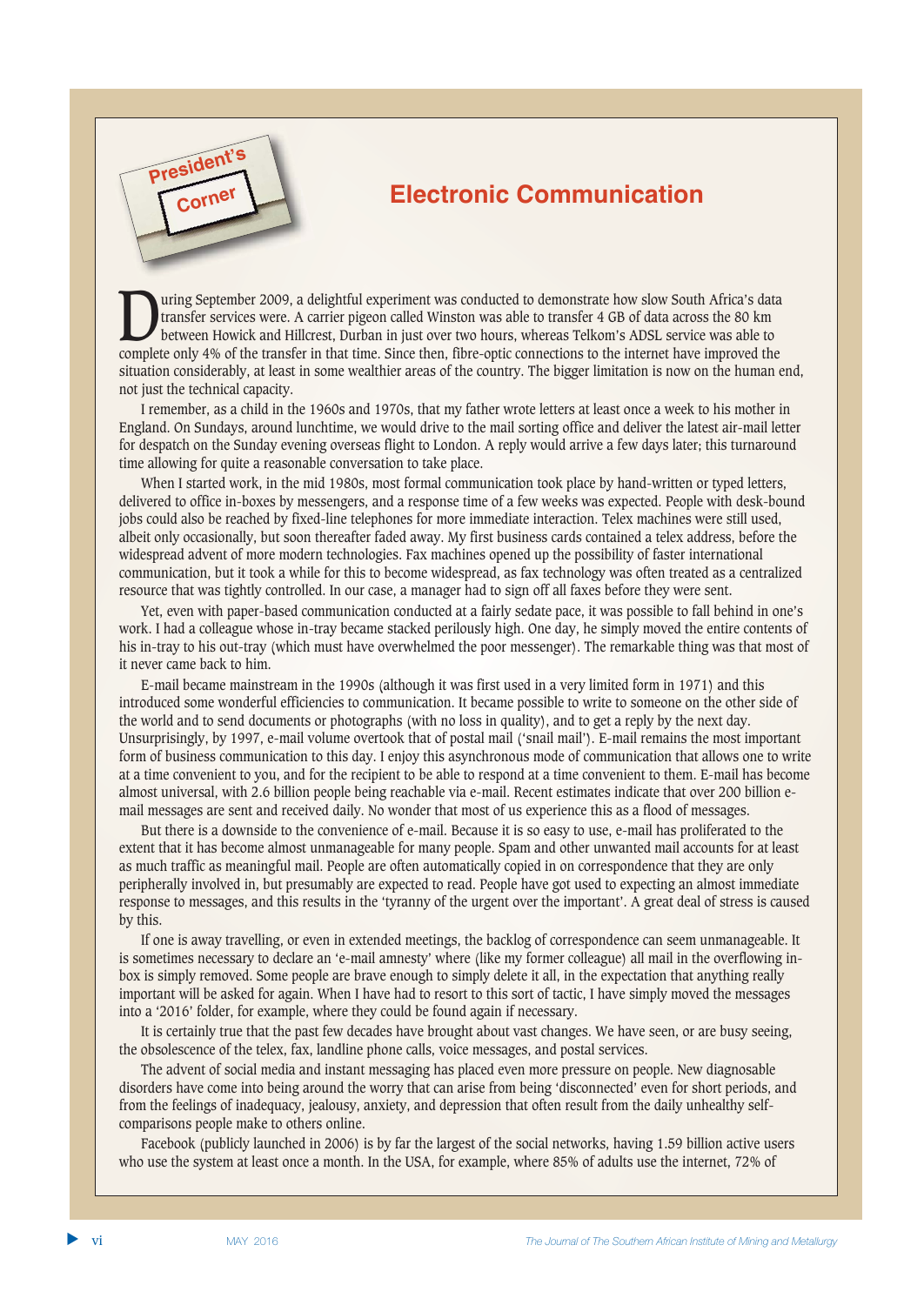## **Electronic Communication** *(continued)*

internet users use Facebook, compared to the 23% who use Twitter (which has 320 million users worldwide). Initially, Facebook was used purely for social and recreational purposes, but it has now become essential to business too. A social media report by Sensis in 2015 reported that nearly half of all Australians access one or more social networking sites every day. The report also found that Australians now spend an average of 8.5 hours per week on Facebook alone, with 24% checking social media more than five times a day. Seven out of ten people used a smartphone to access their accounts.

The rise of smartphones has led to people being reachable for communication throughout their waking hours. Accompanying this, there has been a massive shift from voice communication to text communication, with instant messaging growing enormously. The short message service (SMS) has largely been superseded by instant messaging systems, as they offer almost free communication and are much more flexible to use. The number of SMS messages on the Vodacom network in South Africa peaked in 2012, and since then has been declining by about 14% year-on-year. The number of SMS messages sent annually per subscriber has declined from 245 in 2011 to 110 in 2016.

The most globally popular instant messaging service, WhatsApp, was launched in 2009. In 2013, WhatsApp became the most popular mobile instant messenger in South Africa. WhatsApp reached 1 billion users in February 2016, with 70% of those using the service daily. WhatsApp is a cross-platform instant messaging service, available on most smartphones and computers. This system transmits more than 34 billion messages per day (with a peak throughput of 64 billion messages on a single day). The system is also used to share about 700 million photographs per day. We are told that the average user spends 195 minutes per week on WhatsApp. The average number of messages received by WhatsApp users is 2200 per month, with 1200 being sent per month. WhatsApp was bought by Facebook in 2014. Despite this, Facebook has its own Messenger instant messaging system as well, and this has 900 million users. Snapchat (which supposedly does not store messages or photographs) is increasingly being used by younger people, with about 200 million daily active users.

LinkedIn (launched in 2003) is the system of choice for professional networking, allowing people to stay in touch with their network of business contacts. LinkedIn has 433 million users, with about 25% of those (that is, over 100 million) using it at least once a month. Of all the social networks, this one seems to me to be the least demanding of one's time (unless one is actively in the job market). As your circumstances change, a simple update can be done. Otherwise, you can simply wait to receive occasional updates about the career movements of your friends and colleagues.

Instagram is widely used for sharing photographs. It has 400 million active (at least monthly) users.

Skype (launched in 2003) is widely used for video and voice chatting. It relies on a reasonably good internet connection to work well, requiring about 30 MB per minute of video (*i.e.*, about 4 Mbps). It has 300 million monthly active users, with 4.9 million of those being active daily. Skype was bought by Microsoft in 2011. By 2014, Skype had taken over 40% of the market share of international calls. More recently, services such as WhatsApp, WeChat, Telegram, and others, also let one make Skype-like voice and video calls to other users, using VOIP (voice-overinternet-protocol), on top of their picture messaging and group chat capabilities.

My personal pattern is to receive over 120 e-mail messages per day, about 30 WhatsApp messages, about 2 SMS messages (usually banking-related), about 4 phone calls, and about 0.2 printed letters (usually bills). In addition to this, there is a seemingly endless stream of items on my Facebook news feed (literally uncountable items which I don't ever get to see), and I hardly ever get to see what is sent to my Instagram (which I check occasionally) or Twitter accounts.

On top of this, there is the vast amount of news that one is tempted to try to keep up with. Also, the vast personal library that is the internet makes huge quantities of information available just waiting to be explored. Collectively, we carry out 3.5 billion Google searches per day.

Our challenge seems to be how we manage today's communication media, instead of letting it control us. In addition to our e-mail service and website, SAIMM currently has a presence on Facebook, LinkedIn, and Twitter. I would be interested to hear which of these communication channels you find most effective.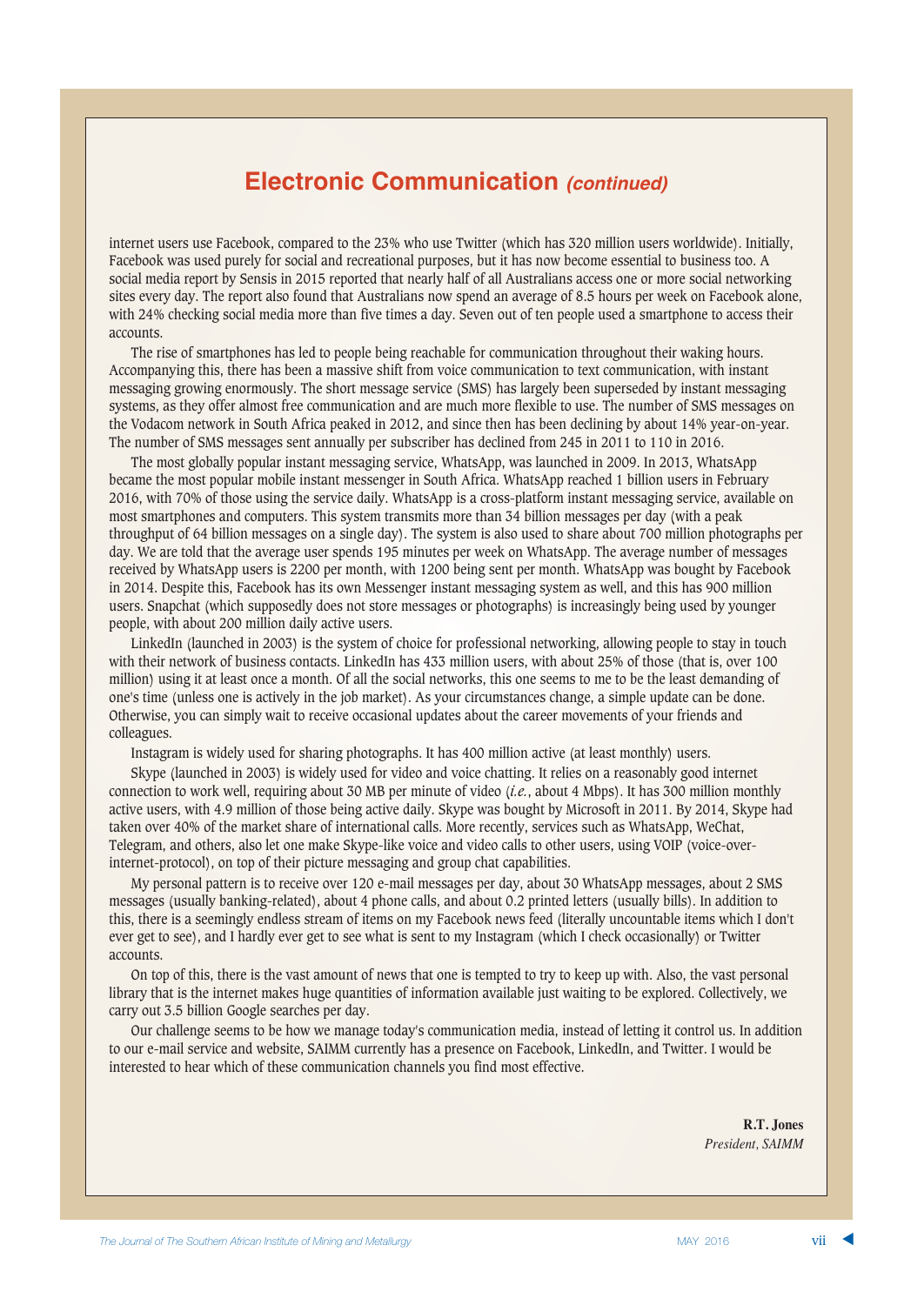# **Perils of Conferencing**

Many people who haven't travelled on business have the impression that it is a rather glamorous and pleasant task to attend a conference. And, of course, it can be wonderful to visit an interesting place for a few days, an task to attend a conference. And, of course, it can be wonderful to visit an interesting place for a few days, downside of cramped long-distance flights, disturbed sleeping patterns occasioned by differences in time zones, unfamiliar food, and lack of exercise. The American comedian Fred Allen (who incidentally was born in 1894, the same year that SAIMM was founded) said, rather cynically that 'A conference is a gathering of people who singly can do nothing, but together can decide that nothing can be done.' He also said 'I like long walks, especially when they are taken by people who annoy me.' However, all things considered, conferences still provide a great opportunity to exchange technical information, and to network with one's peers.

While it is true that all activities in life have some associated risk, attending or holding a conference is not usually ranked very highly among life's risky behaviours.

I have a friend, Mike, who travelled to Turkey in 2001 to attend Metal Bulletin's 12th International Iron Ore Symposium in Istanbul, along with about 250 delegates from 33 countries. The conference was to be held in the splendidly situated Swissotel overlooking the Bosphorus. On his way to the conference, Mike's luggage went missing, but he was hopeful that it would eventually find its way to the conference hotel. Not long after falling asleep on the night before the conference, he was woken by a phone call, around 1 am, from the hotel reception. The caller said he should come down to the lobby, as his life was in danger because the hotel had been stormed by Chechnyan gunmen. Mike initially thought that this must be some sort of practical joke. After looking out of his hotel window and seeing armoured vehicles in the street, he realized that this was no joke at all. He quickly dressed and went to the elevator which had a man with a shotgun inside. In the lobby, there was broken glass everywhere, and about 120 guests were held hostage and ordered to lie on the floor in case they were caught in any crossfire. One delegate from Iscor had a shotgun held to his head. The hotel was soon surrounded by hundreds of police, and a twelve-hour stand-off ensued. The 13 hostage-takers were supporters of independence for Chechnya, and were protesting at Russian attacks in Chechnya. The hostages were treated reasonably well, and after two or three hours were given water to drink and bread to eat. During the long wait, Chechnyan national music was played. After the Turkish interior minister held talks with the gunmen, they agreed to end the stand-off, shook hands with the military personnel, and surrendered to the police, feeling that they had made their point and gained the international publicity they wanted. All 120 guests that were held hostage were eventually freed unharmed, at least with no physical injuries. The conference was cancelled and delegates were provided with refunds.

So, what else could go wrong when holding a conference?

**President's**

**Corner**

I once wanted to attend a conference on Pyrometallurgy that was to be held in Falmouth, England. Unfortunately, it was cancelled when the hotel burned down a few months before the event was to be held. (Perhaps someone didn't understand that it was supposed to be *pyrometallurgy*, not *pyromania*.) I have also attended a conference in Germany where an elderly delegate died of a heart attack. There was also a time when a few delegates suffered from food poisoning at a local conference. Earlier this year, at a conference in Seattle, the city experienced a power failure that shut down the conference for a few hours in the middle of the day. Without power, it can be difficult to obey the dictum that 'the show must go on', yet I have seen another Mike manage to continue with his talk at a Platinum conference despite the loss of power for projecting his slides; I vividly recall his hand gestures describing the graph that he had intended to project. Audiovisual problems are rather common at conferences, but the worst interruption I have seen was at a conference in Delhi when the presenting computer rebooted itself and was unavailable for about five or ten very long minutes, during which time the presenter had to stand waiting awkwardly in front of a very large audience. Two of SAIMM's own conferences have had to work around the complication of having a public holiday declared (for voting in an election) in the middle of the conference. Political disruptions can be even more serious than this, of course. A large international conference was granted to be held in Ukraine two years in advance of the event, but by the time the conference was held, war had broken out between Russian-backed forces and Ukrainian soldiers; quite a lot of soul-searching took place among the organizing body, but the conference eventually went ahead in the capital city very successfully despite the fighting that was taking place about a thousand kilometres away. Conferences held outside the organizer's own country can be especially challenging, and there have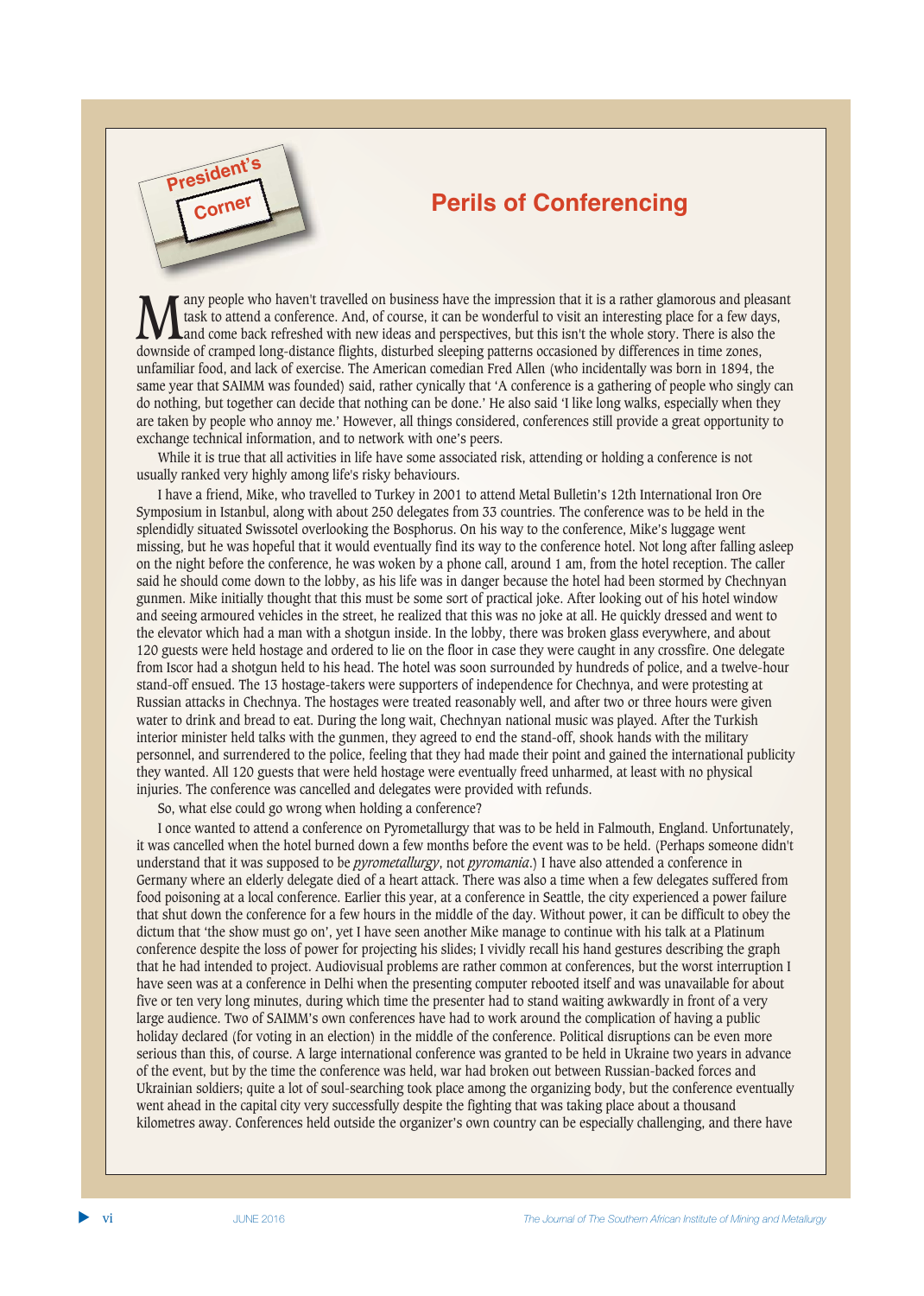## **Perils of Conferencing** *(continued)*

been instances of audiovisual equipment and materials for exhibition booths being blocked or seriously delayed at country borders. It often happens that presenters don't arrive at a conference because they have been unable to secure the appropriate visas in time. These 'no-shows' can seriously disrupt the scheduling of conference sessions.

Despite all of this, conferences remain one of the pre-eminent ways for professionals to exchange technical information with colleagues working in related areas. This is well recognized by professional registration bodies, and Continuing Professional Development (CPD) is mandatory for continued registration, for example, as a Professional Engineer (PrEng) with the Engineering Council of South Africa (ECSA). In order to be recognized for CPD purposes, conferences have to be formally accredited. SAIMM has the role of providing accreditation, on behalf of ECSA, of content for all mining and metallurgy conferences. Reputable peer-reviewed events are hosted by a number of local and international professional associations, including other institutes within the Global Mineral Professionals Alliance (GMPA), such as AusIMM in Australia, or CIM in Canada, for example.

Unfortunately, there are also many low-quality events in existence, arranged by commercial conference organizers. There are some people who make a very good (if not entirely honest) living by arranging international conferences in exotic locations far off the beaten track. The warning signs are easy to spot: there is no backing of a professional institute (or at least someone with a well-established reputation in the field), no organizing committee, no peer review of papers or presentations, and topics that are unnecessarily wide, general, or unfocused. These organizers typically prey on early-career academics who are drawn in by the prospect of speaking at an international event at an interesting and attractive destination. I have heard of conferences where delegates have presented to very small audiences who have no overlapping interests. Of course, it would be rather embarrassing to blow the whistle after the event, as this would expose the delegate's lack of good judgement, and so these events continue to proliferate.

SAIMM has a particular style of conferencing. Delegates can be sure that the conference will be held at a highquality and comfortable conference centre, with good audio-visual facilities, tasty catering, and many opportunities for networking. Where appropriate, peer-reviewed proceedings are produced and provided to delegates in electronic form, with an option to purchase a printed copy. Conferences are volunteer-driven, with the support of a small fulltime conference organizing team. Oversight is provided by SAIMM's Mining and Metallurgy Technical Programme Committees (TPCs), who take responsibility for finances, marketing, and training. Conference topics are usually based on commodities (*e.g.*, platinum, base metals, diamonds, heavy minerals, sulphuric acid), disciplines (*e.g.*, pyrometallurgy, hydrometallurgy), or are problem-focused (*e.g.*, power crisis, mine safety, furnace tapping). Some of these conferences are once-off, but others are repeated on a regular cycle of one to five years. SAIMM also participates, from time to time, in hosting large international events (such as IMPC, Apcom, Infacon, and Molten Slags) that are held in a variety of countries around the world. It is interesting to note that other countries and regions do things differently, some of them holding one large event (such as the TMS, SME, and CIM MetSoc annual conferences) in a different city every year, and some (such as GDMB's European Metallurgical Conference) having a large event every second year.

Conferences provide a very important source of funding for technical societies, and are the means by which resources are generated to support other worthwhile initiatives.

I often wonder what the conferences of the future will look like. In the past decade, we have seen an increase in the use of electronic technologies. It has become quite routine to have website repositories of conference papers and proceedings. Audio and video recordings of presentations are becoming more familiar too. It is likely that streaming video will be one of the next developments, enabling people far away to observe talks while they are taking place. I also expect to see greater use of devices or applications that will allow the audience to interact with the speaker to a greater extent, perhaps posing questions, or providing answers to snap surveys. I hope you will tell us what you would like to see in the future.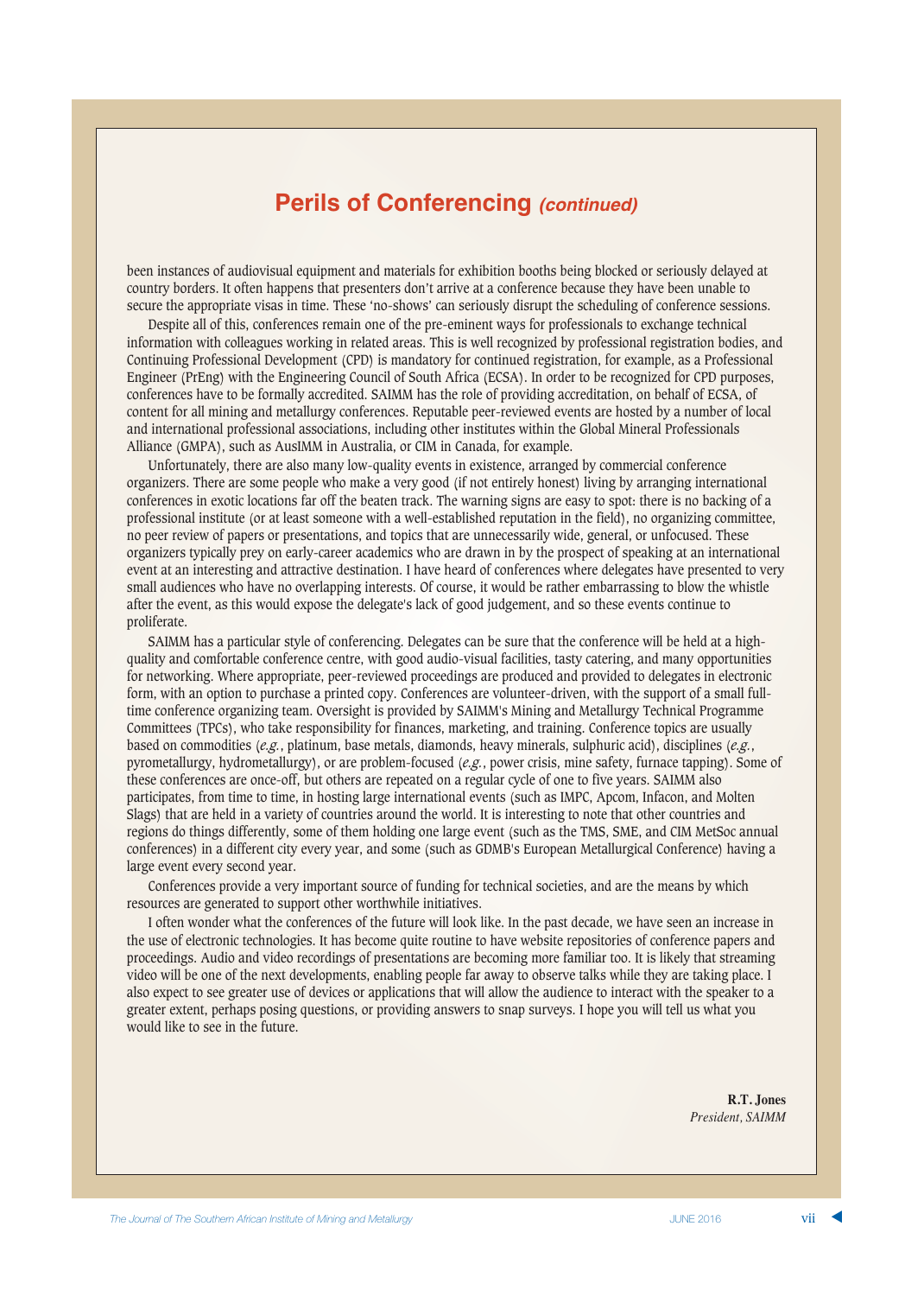# **Celebrating the ordinary**

Exceptionalism comes easily to South Africans. We are used to living in a country with wonderful weather,<br>spectacular scenery, and the richest collection of mineral wealth in our ground. There is no other country in<br>the wo spectacular scenery, and the richest collection of mineral wealth in our ground. There is no other country in Nation of Desmond Tutu; the country where Gandhi formulated his ideas of passive resistance; and the people led by Nelson Mandela that practised reconciliation instead of a civil war. Johannesburg is the city where all of these great leaders lived and worked; it is also the location of the world's greatest deposit of gold; and is even claimed to be the world's largest manmade urban forest. I was born in Germiston (now regarded as part of greater Johannesburg; both cities were founded in 1886), and I grew up feeling proud of the accomplishments of the industrialists of my father's generation. The city was home to the Rand Refinery (the world's largest refinery of gold, which has refined 30% of all the gold mined in the world since antiquity), and the largest railway junction in the Southern Hemisphere.

South Africa, as a country, does not do things in half measures. For a few decades in the 20th century, South Africans were pariahs because of our discriminatory apartheid laws, then during the Mandela years we went to being one of the world's favourite nations and were a shining example to the world in how to overcome discrimination, and how to unite divided societies. Unfortunately, more recently, our reputation has been sullied and we have become known as one of the world's more violent, lawless, unequal, corrupt, and ineffective countries. Our national psyche seems to demand that we are either at the top or at the bottom of the pile. Surely there has to be a better way – maybe we could try to be just a normal and peaceful place.

The writer of the book of Ecclesiastes (usually assumed to be King Solomon) was someone in a position to test what made for a successful life. He pursued great wealth and found that unsatisfying; he pursued a life of hedonistic pleasures and found that to be like 'chasing after the wind'; he attained great wisdom and knowledge and found even that to be 'utterly meaningless'. Eventually he concluded that the secret to a happy and successful life was to find pleasure in the simple things – a shared meal with friends, the satisfaction of work, laughing together, and enjoying the beauty around us – a celebration of the ordinary. Despite this really good advice, we do seem to pay special attention to people who achieve first place and to things that are bigger or better than other things like them.

Charles Schulz, the creator of the *Peanuts* comic strip said 'Nobody remembers who came in second'. Andrew Carnegie said something similar: 'The first man gets the oyster, the second man gets the shell'. Most people I know will remember that Neil Armstrong was the first man who walked on the moon, but it is probably true that fewer will remember that it was Buzz Aldrin who was the second, and even fewer still that Pete Conrad was third. By the way, all three of these astronauts were born in the same year, 1930.

If you drive to the top of Northcliff Hill in Johannesburg, apart from the spectacular view of the World Cup soccer stadium to the south and the Sandton skyline to the north, you can see a signboard that states 'At 1807 metres above sea level the ridge is only 1 metre lower than the highest point in the Johannesburg municipal area'. Being of a curious turn of mind, I find this kind of statement drives me to distraction. I think that it should be against the law to say what is in second place without saying what is in the first place. After seeing this sign for the first time, it took me a little while to find out what the actual highest point of ground in Johannesburg is. In case you are wondering too, it is on the Observatory Ridge (to the east of the city centre), just above the site of the old observatory and the home of some technical societies.

That got me thinking about how things are measured and ranked. Many lists and rankings are contentious because they don't make explicit all of the factors that are included in the evaluation. Even if the factors are listed, different people might weight them differently.

For example, Victoria Falls is undoubtedly one of the world's greatest waterfalls. Yet it is not the highest. That honour belongs to the Angel Falls (979 m) in Venezuela, followed by the Tugela Falls (948 m) in South Africa. It is also not the widest; that title belongs to Iguazu Falls (2700 m) between Argentina and Brazil. It also does not have the largest mean annual flow rate; which goes to Niagara Falls (2407 m3/a) between Canada and the USA. What distinguishes the Victoria Falls (apart from its spectacular natural beauty) is that it is the largest falling sheet or curtain of water in the world, being 1.7 km wide and with a single drop of 108 m.

The largest lake in the world is also subject to definition. If saltwater lakes are included, then the Caspian Sea is the largest by surface area and by volume, but if we restrict the category to freshwater bodies only, then Lake

**President** 

**Corner**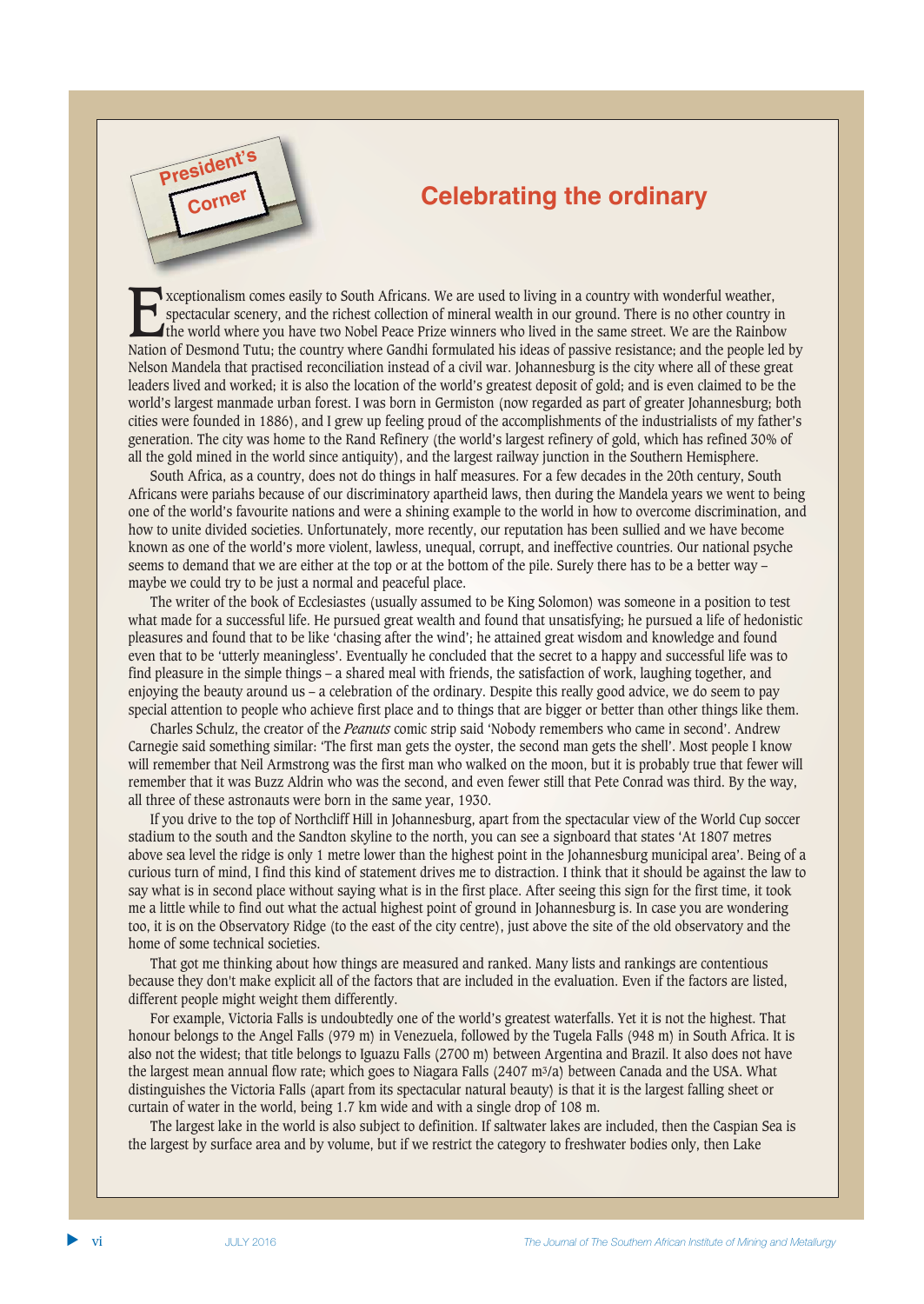# **Celebrating the ordinary** *(continued)*

Superior (North America) has the largest surface area (followed by Lake Victoria in Africa), while Lake Baikal in Asia is the largest by volume (containing approximately 20% of Earth's fresh surface water), followed by Lake Tanganyika in Africa. The deepest lake in the world is Lake Baikal, followed by Lake Tanganyika, then the Caspian Sea. So, if anyone asks me the ambiguous question 'What is the largest lake?', they will get quite an earful in response.

Even greater complexities occur when rating universities. This month saw the release of a list of 1000 top universities worldwide by the Center for World University Rankings (CWUR). The South African universities included in this list were the University of the Witwatersrand (176th), University of Cape Town (265th), Stellenbosch University (329th), University of KwaZulu-Natal (467th), and University of Pretoria (697th). This is quite impressive, given that there are approximately 20 000 universities internationally. The factors taken into account include quality of education, alumni employment, quality of faculty, publications, influence, citations, broad impact, and patents. The highest scoring position of these universities went to Wits University, being rated 35th in the world for alumni employment.

There are numerous university ranking systems, each with a different emphasis. Four of the most prominent are the Times Higher Education (THE) World University Rankings (perhaps the most widely accepted), the CWUR, QS World University Rankings, and the Academic Ranking of World Universities (ARWU/Shanghai). Earlier this year, the THE ranking of South African universities showed UCT (1), Wits (2), Stellenbosch (3), UKZN (4), Pretoria (5), and Unisa (6). The top five universities appearing in both these lists also appear in the top five positions in the QS ranking. These institutions are well known for providing graduates to the mining and metallurgical industries.

South Africa was once overwhelmingly dominant in gold production. However, this was achieved at a high social cost, with the introduction of the migrant labour system that has been so damaging to large portions of our society, and we continue to reap the cost of this today. In recent years, South Africa's gold production has decreased as many mines have become depleted, and the remaining ores are deeper, and extraction of the gold has become more expensive. South Africa no longer holds the dominant position it once did in gold.

Chromium (seen as essential to the production of stainless steel) is another element that South Africa has in great abundance. South Africa's chromite reserve base has been calculated at more than 70% of the world's total. World production of chromite is dominated by South Africa, with Kazakhstan in second place. Chromite production clearly depends significantly on what is in the ground, but is also affected by policies and infrastructure development within a country, as can be seen by the significant increase in chromite production in Turkey, and the significant decline in chromite production in Zimbabwe during the past decade.

Ten years ago, 90% of the chromite that South Africa produced was converted to ferrochromium (FeCr) in South Africa, making SA by far the world's largest producer of this ferro-alloy. China, by comparison, has very little chromite, and has to either import it (much of it from South Africa) to produce FeCr, or has to import the FeCr necessary for its stainless steel production. Thirty years ago, China was in seventh place for FeCr production, producing only 120 kt/a. By 2006 (ten years ago), China's FeCr production had grown to 1.0 Mt/a, and they had moved up to third place (after South Africa with 3.0 Mt/a, and Kazakhstan with 1.2 Mt/a). China continued to grow rapidly, and South Africa's production of FeCr declined as a result of power shortages and higher costs. China overtook South Africa as the world's leading producer of ferrochromium in 2012. I suppose that the question has to be asked whether it really matters if our country is in first or second place, but it certainly does matter whether the minerals in the ground contribute in the best way possible to the prosperity of the people of our region.

The Greek historian Polybius said: 'Those that know how to win are much more numerous than those who know how to make proper use of their victories'. I hope that the mining industry in southern Africa will strive towards making 'proper use' of our natural resources to the benefit of our people.